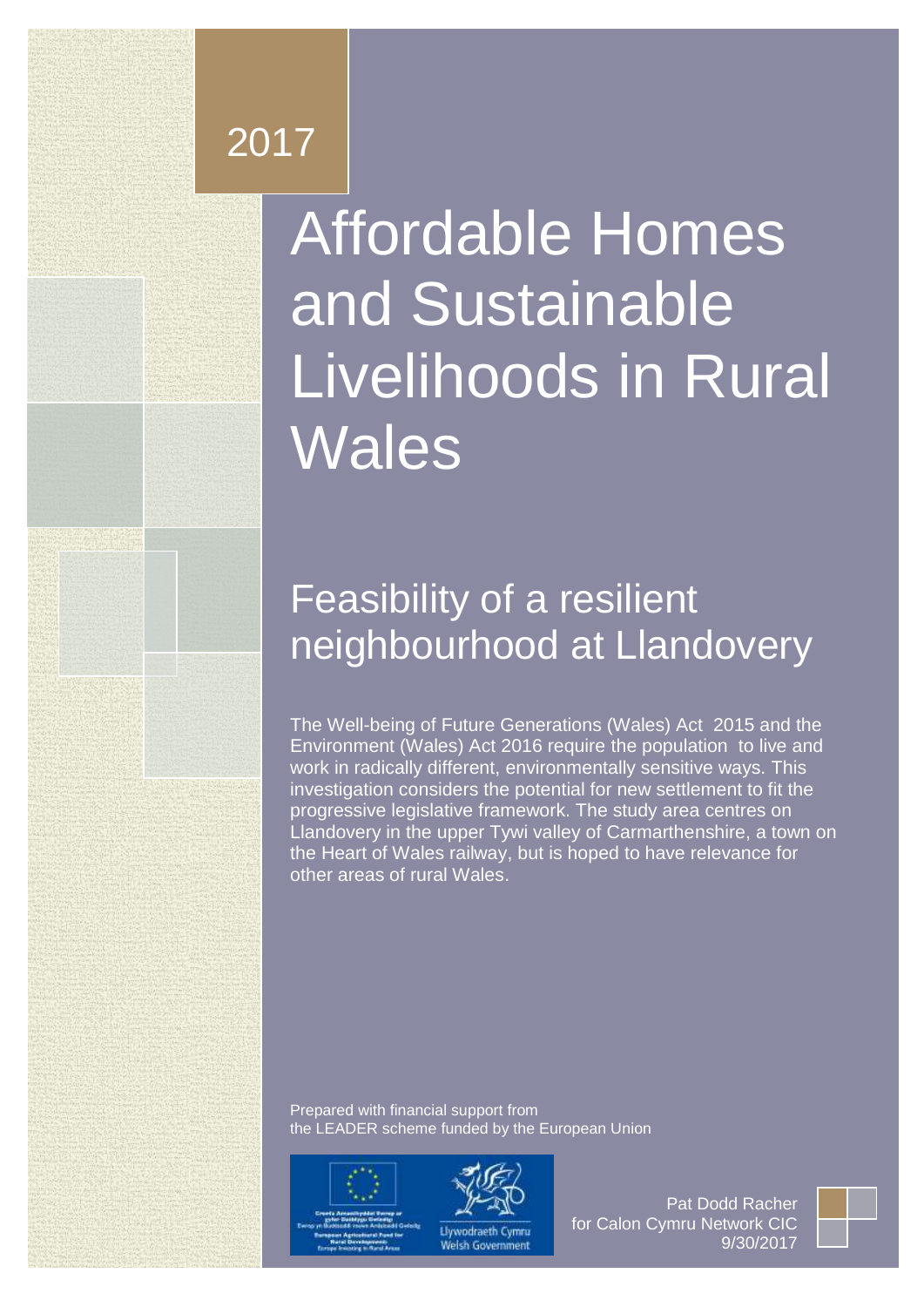**RECOMMENDATION 1: Calon Cymru Network should form two community land trusts, (a) an umbrella trust for the Heart of Wales railway corridor and (b) an initial local trust for the Llandovery area, in collaboration with the Heart of Wales Line Development Company. The trusts should be community benefit societies, which can raise capital through community share issues** (section 7). Calon Cymru Network and Heart of Wales Line Development Company can do this.

- **RECOMMENDATION 2: Local authorities and partner not-for-profit community organisations should be able to compulsorily purchase land for affordable housing, where there is clear evidence of need, at less than development value. The price ceiling for compulsory purchase of land for development could be reduced, probably in stages, to agricultural value plus half the difference between that figure and full development value. On Rural Exception sites outside development boundaries, a lower ceiling could apply. This change would share the financial gain between the landowner and the community** (section 4.4). Change of compulsory purchase regulations in Wales is now problematic. The devolution settlement was silent on the matter, but the Wales Act 2017 reserves most compulsory purchase powers to the UK Government in Westminster.
- **RECOMMENDATION 3: Local authorities should develop a more systematic, clearly understood process for community asset transfers of land** (sections 2.5.3-2.5.4). Carmarthenshire County Council and other local authorities have the main role.
- **RECOMMENDATION 4: A Community Right to Build policy should be introduced into Wales, and be included as a permitted category of rural development** (section 4.4). The Welsh Government would determine this because housing is a devolved matter.
- **RECOMMENDATION 5: Policies should also restrict developers' land banking by**
	- o **Limiting applications to renew expired planning permissions**  (section 4.4). This might be achieved by local planning authorities and the Welsh Government together.
	- o **Exempting community land trusts from leasehold enfranchisement and from bans on leasehold sales** (section 5.5.2). The Welsh Government could develop policy for this.
- **RECOMMENDATION 6: Agricultural colleges should consider expansion of the range and depth of courses in fruit and vegetable production, including organic methods; in agroforestry and permaculture, and promotion of these courses within their catchment areas** (sections 2.6.2, 6.3.1). Individual colleges would need to be convinced of the benefits of doing this, but there are strong arguments in favour, including Wales' very low (about 5%) food security in fruit and vegetables, achievement of shorter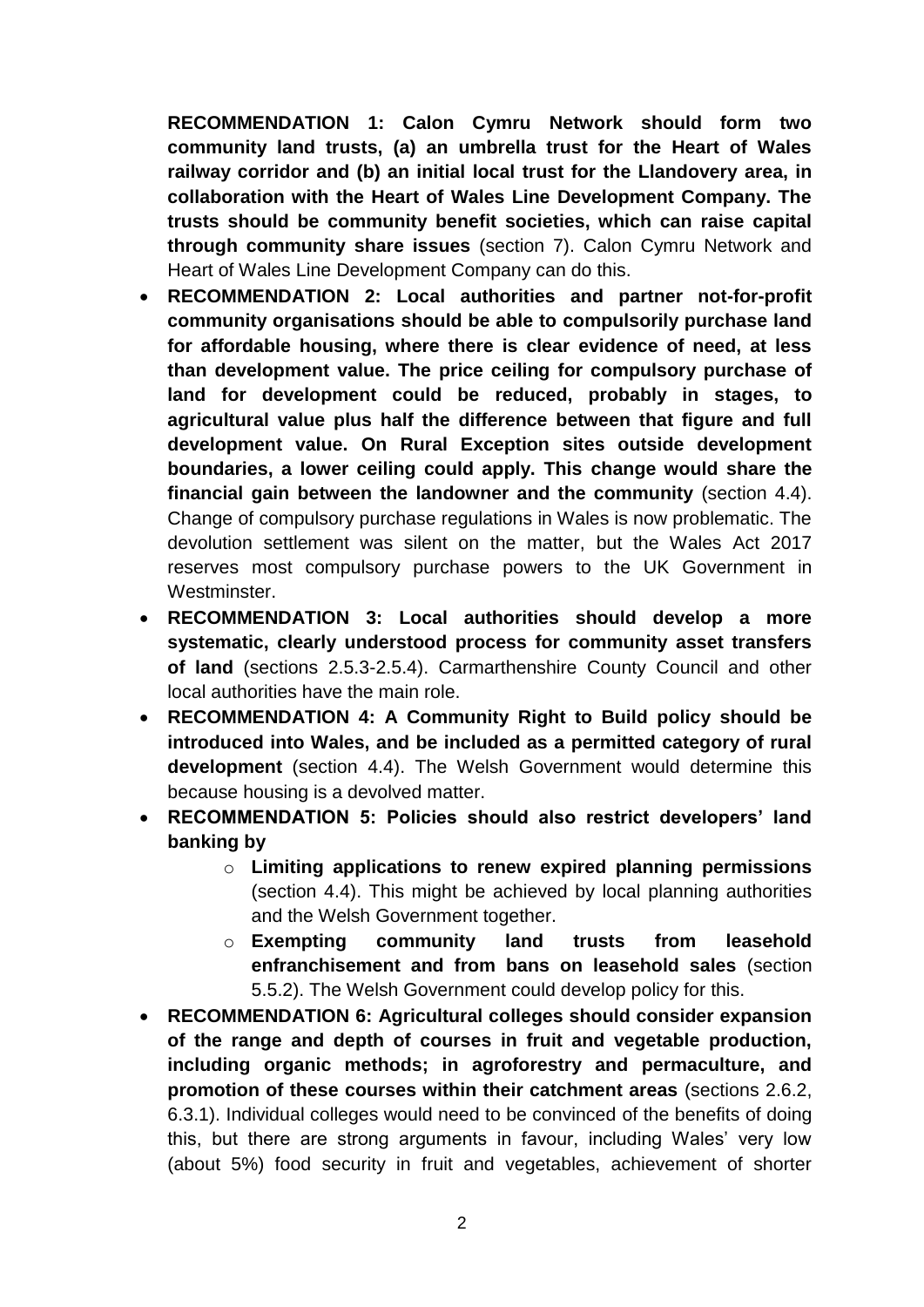supply chains between producers and consumers, and knowledge exchange between established farming communities and newcomers.

# **Introduction**

Criteria informing Calon Cymru Network's search for sustainable regeneration opportunities are:

- Provision of homes for local people to rent and sites for self-builders to buy. It is generally impossible to construct affordable homes to rent without subsidy, whether from government, or philanthropists, or both (see especially 9.2, 11.3.4 ).
- Homes to be constructed of locally sourced materials and designed to have energy performance certificates rated A.
- Renewable energy on site.
- Homes to have office work space, fast broadband capability, and electric vehicle charging point.
- Location within one mile of public transport, so that fewer residents feel obliged to have a private vehicle.
- Sites to have garden space, and/or allotments/ orchard for small-scale fruit and vegetable production, with surpluses contributing to ventures such as Black Mountain Food Hub's 'patchwork farm', or for direct sale locally. This would not be formal One Planet Development but would accord with the spirit of the Well-being of Future Generations (Wales) Act and the Environment (Wales) Act.

The process of investigation led to a shift in emphasis from the initial idea of an edge-of-settlement neighbourhood complying with the Welsh Government's 'One Planet Development' regulations, to a wider concept incorporating elements of the One Planet protocol, as appropriate for each site.

#### **Section 1 The Rationale for the Project**

The Well-being of Future Generations (Wales) Act 2015 requires public bodies to think in a more sustainable and long-term way.

The Environment (Wales) Act 2016 sets specific and tough limits for greenhouse gas emissions. The Welsh Government must ensure that the net Welsh emissions for the year 2050 are at least 80% lower than the baseline (1990 or 1995 depending on the gas). Wales is lagging behind other UK nations except Northern Ireland in its efforts to reduce emissions.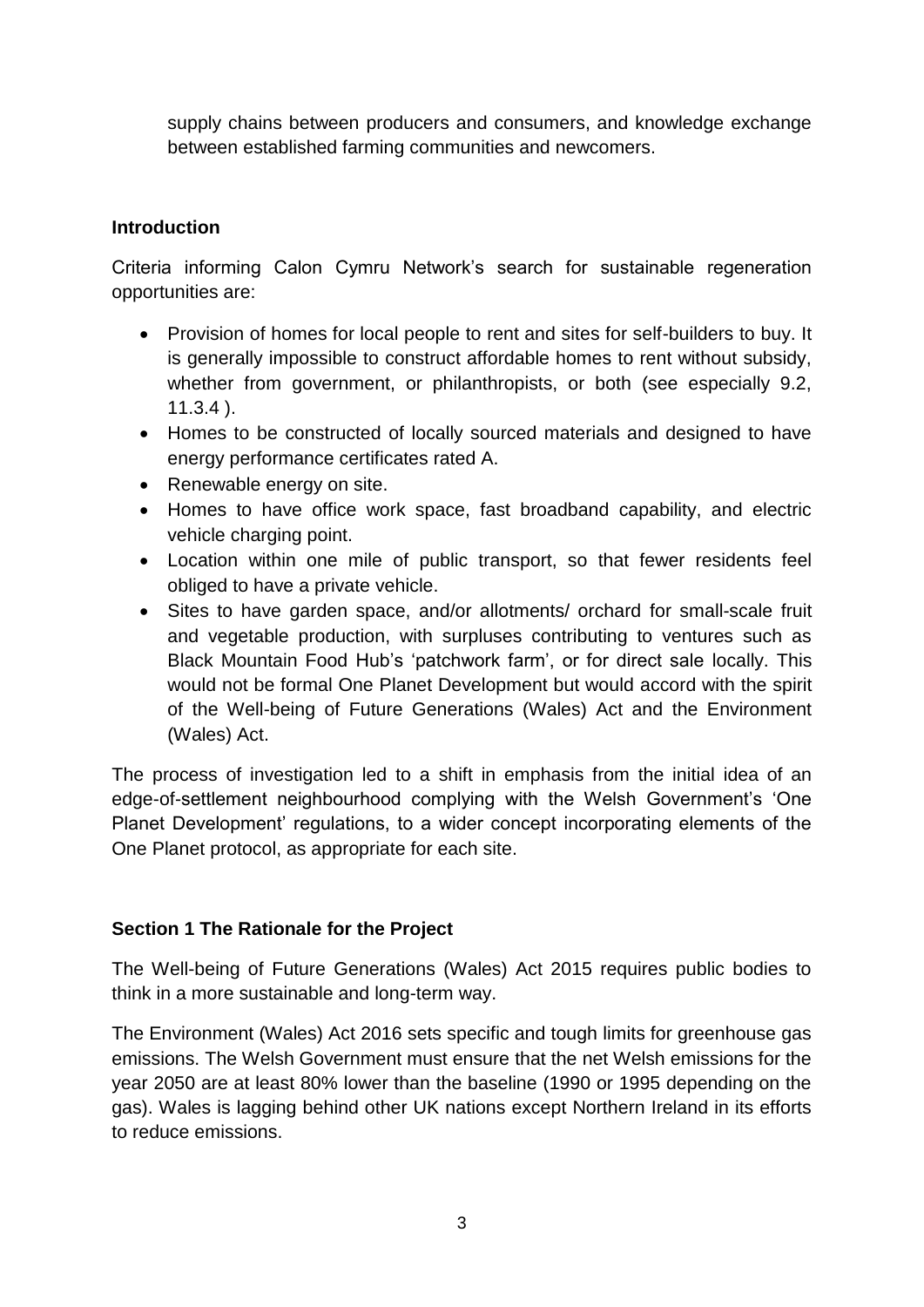The Planning (Wales) Act 2015 introduces a new legal framework for the Welsh Ministers to prepare a national land use plan, to be known as the National Development Framework for Wales. The framework will set out national land use priorities and infrastructure requirements for Wales.

Looking to the future, Calon Cymru Network's task included initiating development near Llandovery to accord with these criteria:

- Contribute to the Welsh Government's target, explicit in the Environment (Wales) Act 2016, of reducing greenhouse gas emissions by 80% before 2050.
- Meet the seven goals that the Well-being of Future Generations (Wales) Act 2015 requires.
- Echo the 'One Planet' concept detailed in One Wales: One Planet the sustainable development scheme of the Welsh Government, published in 2009 and the associated guidance in 2010's Technical Advice Note 6, Planning for Sustainable Rural Communities.

# **Section 2 Six Frames**

(1) Climate change, soil degradation, uncertain water and fossil energy availability, and fluctuating food supplies demand local action to maximise resilience. This means having the capacity and skills to achieve higher levels of self-sufficiency and to replace non-renewable resources with renewable ones. The 'sustainable neighbourhood' rationale accords with these imperatives.

(2) Brexit will have profound implications for the future of the UK by stopping the flow of European Union structural funds to poor regions such West Wales and of agricultural subsidies to the whole nation A 'hard Brexit' would be highly detrimental to Wales's farmers, some of whom would almost certainly decide to exit their businesses, despite the fiscal benefits of owning farmland. This could decrease the price of land and thus create opportunities for new enterprises including One Planet Developments, which are unsubsidised and geared far more to agroforestry and horticulture and to businesses adding value to produce, than to grass-based livestock farming. If land prices declined, sites would be more affordable for settlement-edge Rural Exception dwellings. Social enterprises like Calon Cymru Network could assume larger roles in creating employment and in keeping money circulating within the region. A big downside to be addressed would be financial stress for established farming communities.

(3) and (4) The General Election on June 8 2017 resulted in a Conservative minority administration depending on Northern Ireland's Democratic Unionist Party. The Fixed-term Parliaments Act 2011, establishing five-year gaps between elections, was bypassed, and could be again before 2022. Short-term considerations are likely to dominate to the detriment of long-term environmental and climatic priorities. In what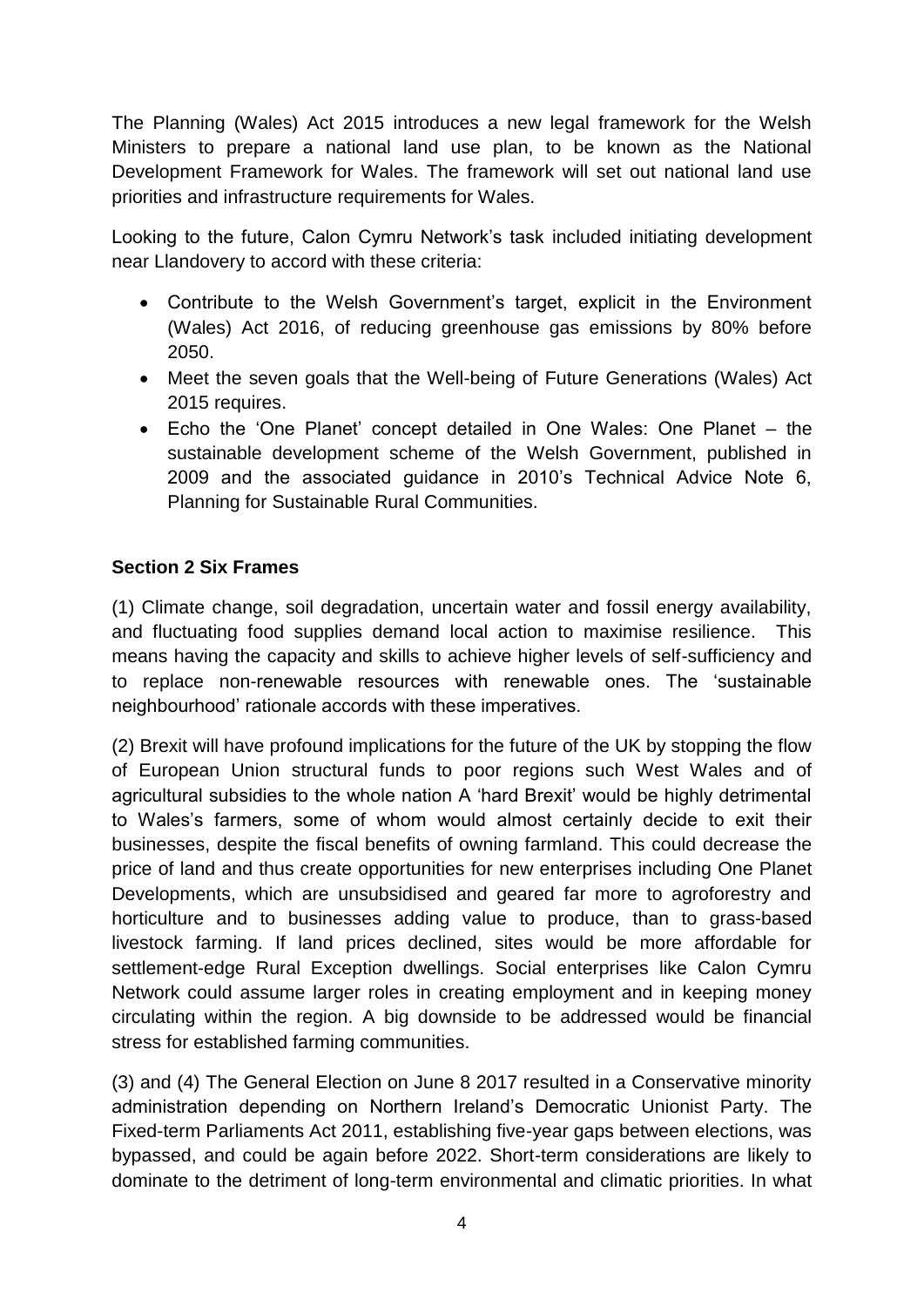could well be a policy vacuum, Calon Cymru Network's role is to press ahead with plans for the low-impact revitalisation of the Heart of Wales line corridor.

(5) and (6) Carmarthenshire County Council has experience of One Planet applications, and owns suitable land within easy walking distance of public transport. Best value rules at this time of financial cutbacks mean that the county council could perhaps not sanction a cheap land disposal for a One Planet Development, but a Rural Exception Site for affordable homes is a different matter and negotiation with the county council for community asset transfer of a portion of its land should have a greater chance of success. To this end, **a clearly understood protocol for community asset transfers would be helpful**.

New residents keen to live according to One Planet principles are likely to be young and energetic, creating economic opportunities for themselves and in time for other people. They would contribute to rebalancing the demographic profile and to the creation of a more diverse economic base.

The project would need to be sensitive to the rural culture and linguistic heritage of the area. **One way to help bridge the gap between incoming One Planet Development enthusiasts and the established farming community would be for agricultural colleges to increase courses in commercial horticulture and agroforestry, and to promote these courses within their catchment areas.**

Homes on one or more Rural Exception Sites would be for local people, enabling them to stay in their home area. It would be part of the plan to accompany housing with community food production and access to small business units – sustainable livelihoods as well as affordable homes.

#### **Section 3 The Land Conundrum**

Land adjacent to settlement limits has potential, as Rural Exception Sites, to be designated for affordable housing. The problem here is that landowners expect full development value if their site is to be used for housing, affordable or not, unless they are inclined to be philanthropic.

Farmland owners can qualify for valuable exemptions from Inheritance Tax and, by reinvesting sale proceeds, from Capital Gains Tax. These exemptions, the fact that land supply is fixed, and the UK's relatively stable political and legal environments, encourage not only farmers but investors from all over the world to shelter capital in UK farmland.

Savills' UK Agricultural Land Market Survey 2016 reports: "Cash, in almost 80% of transactions, remains the predominant source of purchasing funds. This includes rollover proceeds, which was the source of funds used by 7% of buyers… Farmers made up the smallest proportion of buyers since 2003 – at 43% of all transactions.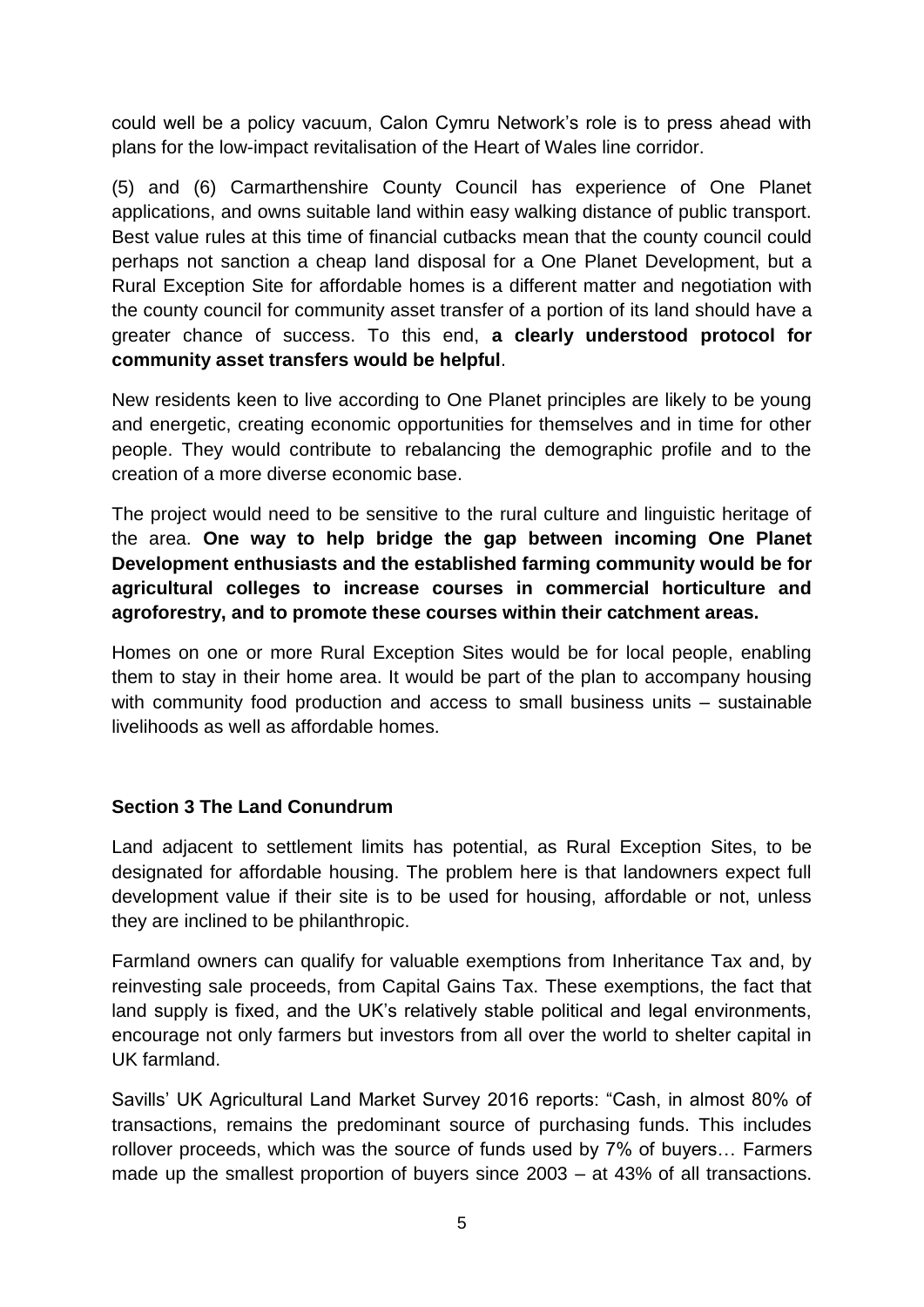Meanwhile, non-farmers including lifestyle buyers, investors and institutional/corporate buyers represented the biggest percentage of purchasers in the past 12 years."

The utility of land as collateral, apart from its use value, means that owners seek to apply political and legal power to protect their possession.

The subsidy system, added to the other advantages of owning farmland, discourages landowners from parting with it even for socially desirable purposes.

The Myers case of 1974 had a substantial influence on land costs. The judgement in Myers versus Milton Keynes Development Corporation, made by Lord Denning, Master of the Rolls, was instrumental in making compulsory purchase far more expensive and protracted. He ruled that landowners had a right to share in the increase in land value post-development. This marked the end of the post-war era of well-built social housing on generous plots, often acquired through compulsory purchase at agricultural value.

Given the minimal cost of holding the asset, many landowners are happy to retain land over the long term, even if they have no particular use for it. It is for this reason that some economists favour an annual land value tax, but the potential drawbacks are significant and include the difficulties of valuing land (and not structures on it), and keeping valuations up to date; the plight of income-poor people who happen to own land but cannot find a buyer for it; and the ever-present problem of exemptions.

#### **Section 4 Increasing the Supply of Affordable Rural Homes**

Policy changes worth considering to increase the supply of rural homes include:

- **Introducing a Community Right to Build policy in Wales**.
- **Strengthening compulsory purchase regulations** to reduce the value uplift passed to landowners until the uplift is shared equally between landowner and public authority (although this would be unpopular with the landowners affected). Local authorities and partner not-for-profit community organisations would be the beneficiaries.
- **Restrict renewal of planning permission on land which has not been developed although it has the necessary permission.**
- Planning policy alterations to
	- o increase solar energy capture
	- o incorporate more green open space in housing developments
	- o promote orchards, allotments and wild planting within developments
	- o include more live-work homes in new neighbourhoods.
- Exempting sales of land for Rural Exception housing from liabilities for taxation.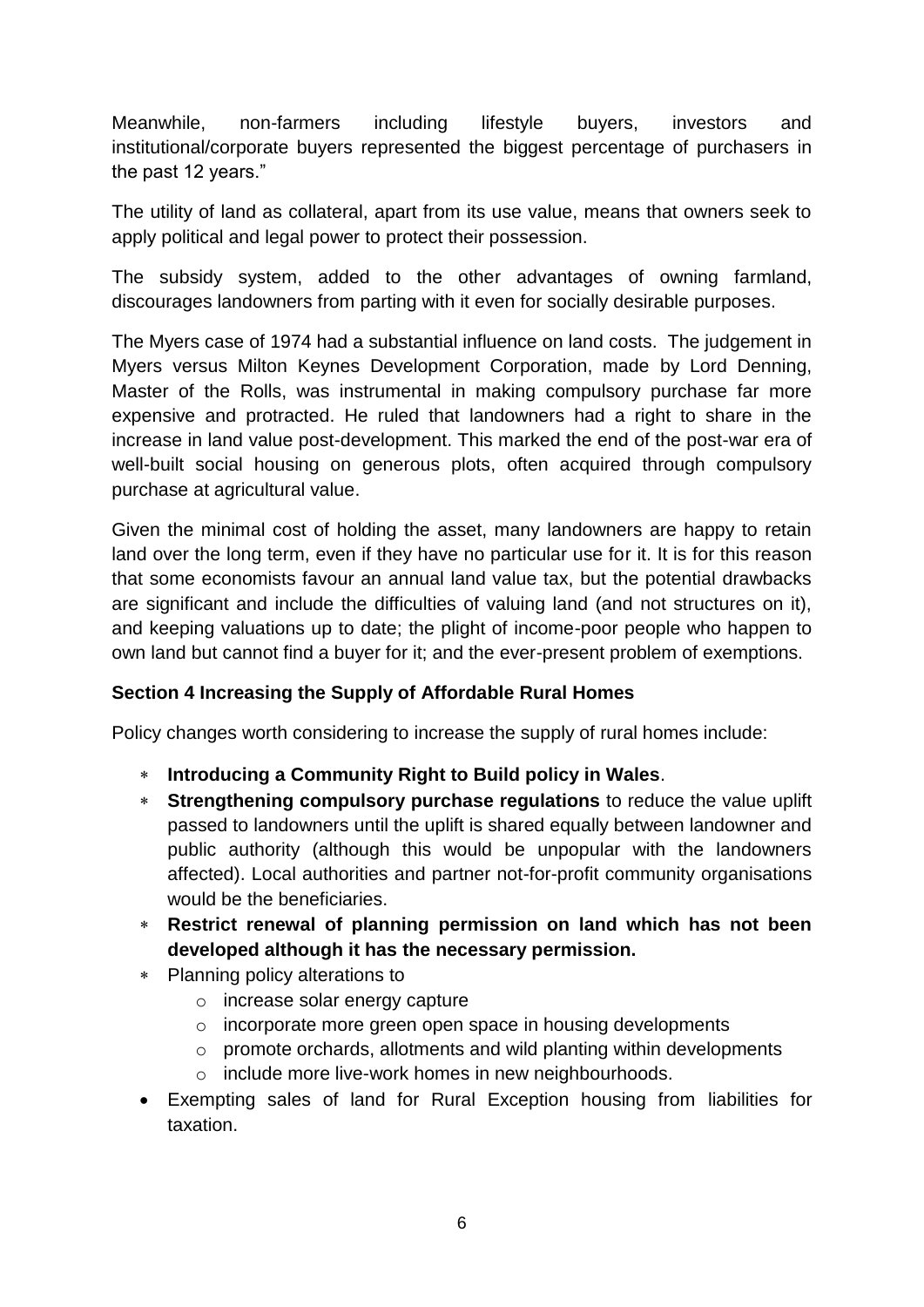Several promising designs of low-cost, low-impact homes are now available. They include Western Solar's Ty Solar, with a factory in Pembrokeshire. Founder Glen Peters raised the initial investment from income from the solar farm on his property, and he is working to persuade housing associations and local authorities to adopt his designs.

Mark Waghorn Design offers caravan-footprint and live/work dwellings, made of local timber and thereby supporting forestry enterprise. These designs could help meet the demand for small homes in the Llandovery area.

Nick Dummer's Morphut design is also low-carbon in construction and use. It uses local materials and could be deployed as affordable housing without public subsidy.

Pioneering developments of affordable and intermediate-market homes in England have benefited from public subsidies. They include the Low Impact Living Affordable Community (LILAC) in Leeds, with straw-bale homes. The financial model for the LILAC mutual home ownership society is complex and has required considerable professional expertise. The community aspects of living at LILAC, including foodgrowing area, are valued by residents.

In Leicester, the Saffron Lane Estate is an imaginative use of disused land, supported financially by both local and national government. In Lewisham, London, the Rural Urban Synthesis Society (RUSS) has attracted substantial grants. Tigh Grian homes in Scotland, built to the Scottish 'Gold Standard' of sustainability, also need public subsidy to be accessible as affordable dwellings.

The Dutch bank Triodos and the Ecology Building Society both have critical roles in supporting the development of innovative, affordable, low-impact homes. The main UK banks have shown little interest.

#### **Section 5 Obstacles and Challenges**

Tension between regulation and affordability cannot be avoided, but low impact developments can be destroyed at inception if regulations for building, infrastructure, water supply and other essentials are applied too zealously. Some experimental leeway would help broaden the range of construction methods available, to selfbuilders initially for example, so that the benefits and drawbacks can be assessed over time and, if appropriate, the regulations could be amended. There is a case for developing sub-sets of regulations for low-impact projects.

Issues over unfair clauses in leasehold agreements are prompting the Westminster government to consider banning leasehold sales of new houses in England, in favour of freehold. It is possible that Wales could do the same. While price control over future sale decisions can be specified in leases, it is harder to guarantee that freehold properties remain affordable over the long term. Therefore, affordable homes are increasingly likely to be rented.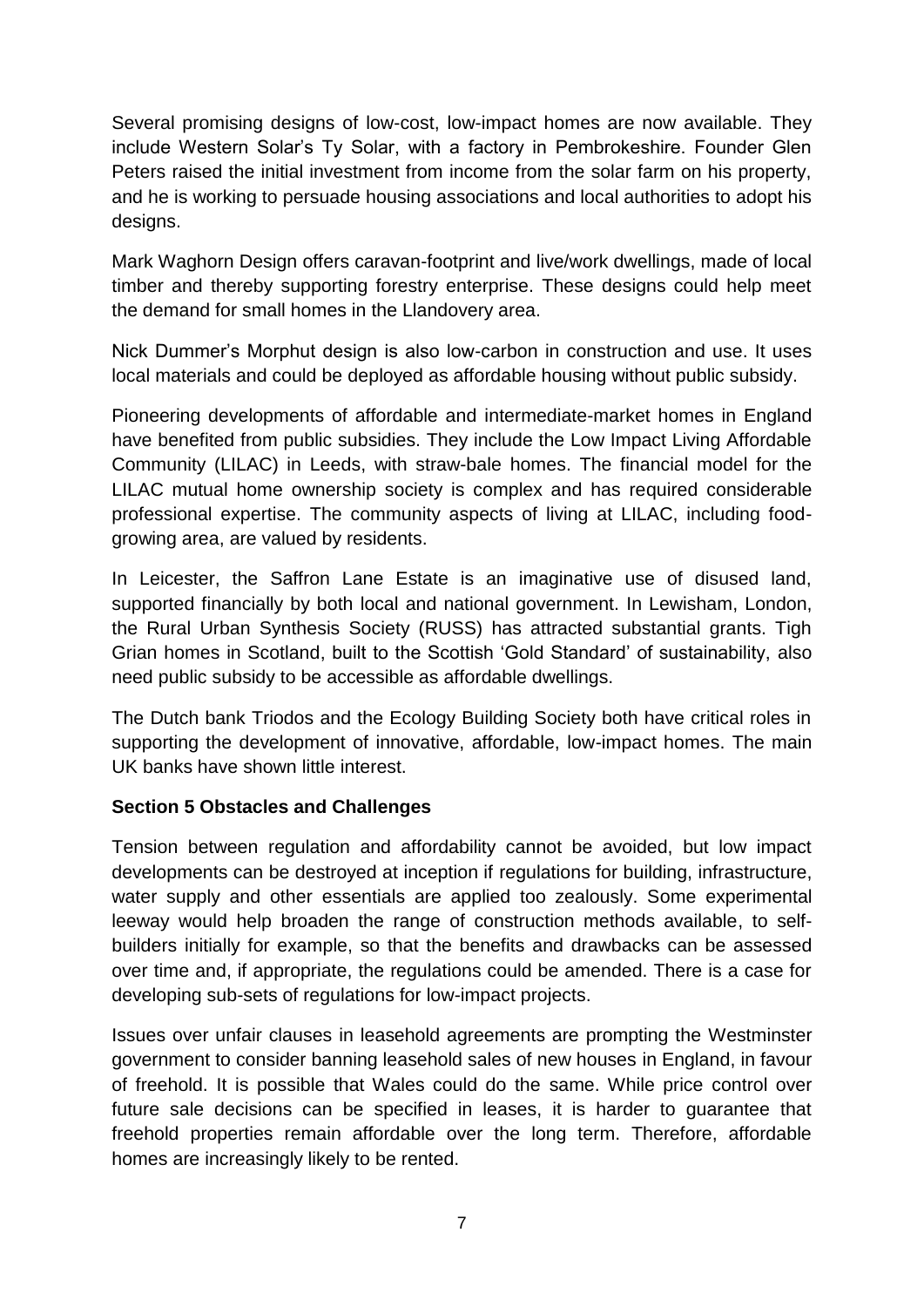Mutual societies are sometimes promoted as a promising way forward for affordable housing. This may be the case, but when conflicts arise they can be serious, and highlight the need for painstaking attention to legal structures.

#### **Section 6 Future Benefits**

The intention to include work spaces in affordable homes stems from Calon Cymru Network's wish to reduce emissions from commuting transport. Western Solar in Pembrokeshire, for example, incorporates space for home office work in its Ty Solar houses. High-speed broadband is essential, and in reach at Llandovery where the exchange is fibre-enabled.

A sustainable neighbourhood at Llandovery could be accompanied by a permanent display, possibly in one of the town's empty shops, or by a section in the town museum, if it should move to larger premises. Training courses and demonstrations could be organised from a permanent venue. These ventures would add to the numbers of visitors coming to Llandovery, and could help extend the season by taking place throughout the year.

If Coleg Sir Gar and agricultural colleges throughout Wales developed and promoted their range of horticultural and agroforestry courses, these actions would raise the profile of horticulture among the farming community, and enable established and new participants in land-based industries to meet.

New housing for local young people and families could trigger ancillary enterprises in construction, renewable energy, food processing, education and training and tourism, for example.

The lived experience of residents in a sustainable neighbourhood would indicate its replicability to other locations, although every location is unique. Welsh legislation, and expected climate change, require deep systemic reductions in the resources people consume, and therefore a sustainable neighbourhood has the potential to be a 'blueprint' for changes elsewhere.

# **Section 7 New Organisations: Community Land Trusts**

**The report proposes that Calon Cymru Network initiate two new community land trusts (CLTs): an umbrella trust for the Heart of Wales railway corridor, and a local trust for the Llandovery area.** 

A CLT may choose to register as a charity if its aims accord with permitted charitable activities. Charities can attract donations and grants as well as loans, and the tax benefits are significant. On the other hand, regulation is heavy and a CLT must be able to prove how it is meeting its charitable aims. Once an organisation has registered as a charity, it cannot normally revoke that status. Trading is very restricted and must accord with the CLT's aims. For example, a CLT cannot build and sell dwellings on the open market, to fund affordable housing. It would have to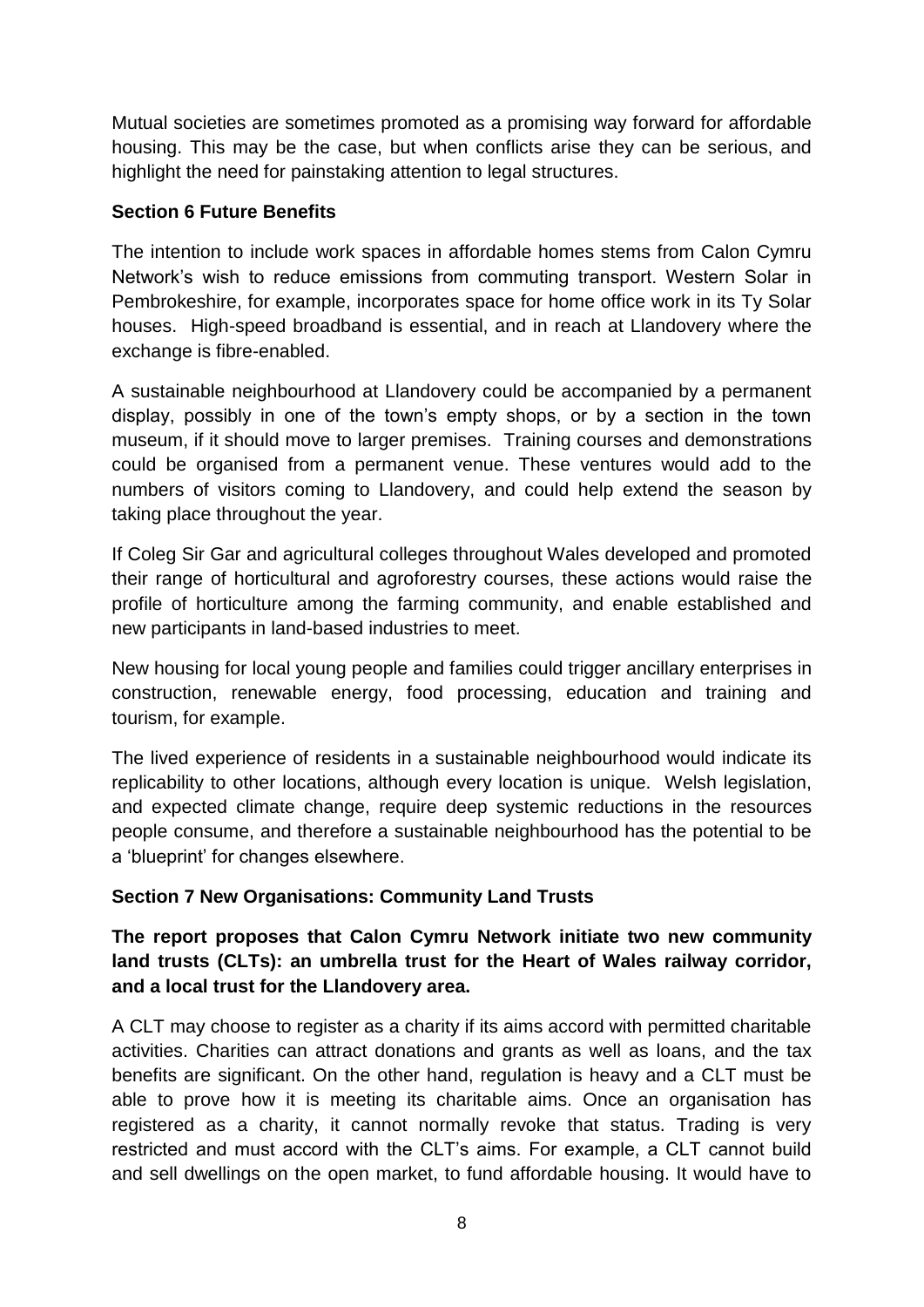set up a separate non-charitable venture and organise for profits to be paid to the CLT.

The Welsh Government could help to develop CLTs by:

- Access to revenue start-up support through the Wales Co-operative Centre.
- Investment and strategic support for a revolving loan fund for co-operative/ community-led housing projects in Wales.
- Policy guidance and support to help local authorities use innovative approaches for developing affordable housing on Rural Exception Sites.
- Assisting dialogue between prospective community-led housing schemes and potential local authority/ housing association partners.

It is important to build community participation in a land trust, to be patient, and pay attention to marketing to keep the organisation in the public eye. The skill of working with other individuals and organisations has to be developed, because a community land trust needs support from landowners, planners, funders and builders, as well as from the local population.

# **Section 8 Partnership Working**

The Welsh Government has identified skills gaps in what are called 'citizen-led' schemes. The expertise gaps tend to be in finance, land acquisition – and in securing partners to work with.

Once a CLT is formed, it can bring a new dimension to low-cost housing by treating homes as one element of a sustainable, resilient community, alongside other partners in construction, energy and food production, public transport and job creation, all in the context of environmental protection and climate change mitigation.

#### **Section 9 Recommendations on Likely Viability**

The first proposal is to establish an umbrella community land trust for the Heart of Wales railway corridor, and a local trust for the Llandovery area, initially to acquire land for components of a 'sustainable neighbourhood' in the Tywi valley near Llandovery. The trust should be registered as a community benefit society.

At Dolau Fields, Llandovery, there is scope for 12 affordable eco-homes with solar energy generation and community food growing area. Timescale: 2 – 4 years.

At Llanwrda, 6-8 affordable eco homes could be constructed on the charity-owned school site. The charity also owns a listed building which contains 6 flats, one of which is occupied by the caretaker. The other flats are unfit for habitation and could not be brought up to current standards. The building could instead provide workspace and a community food growing area. Timescale: 4 – 6 years.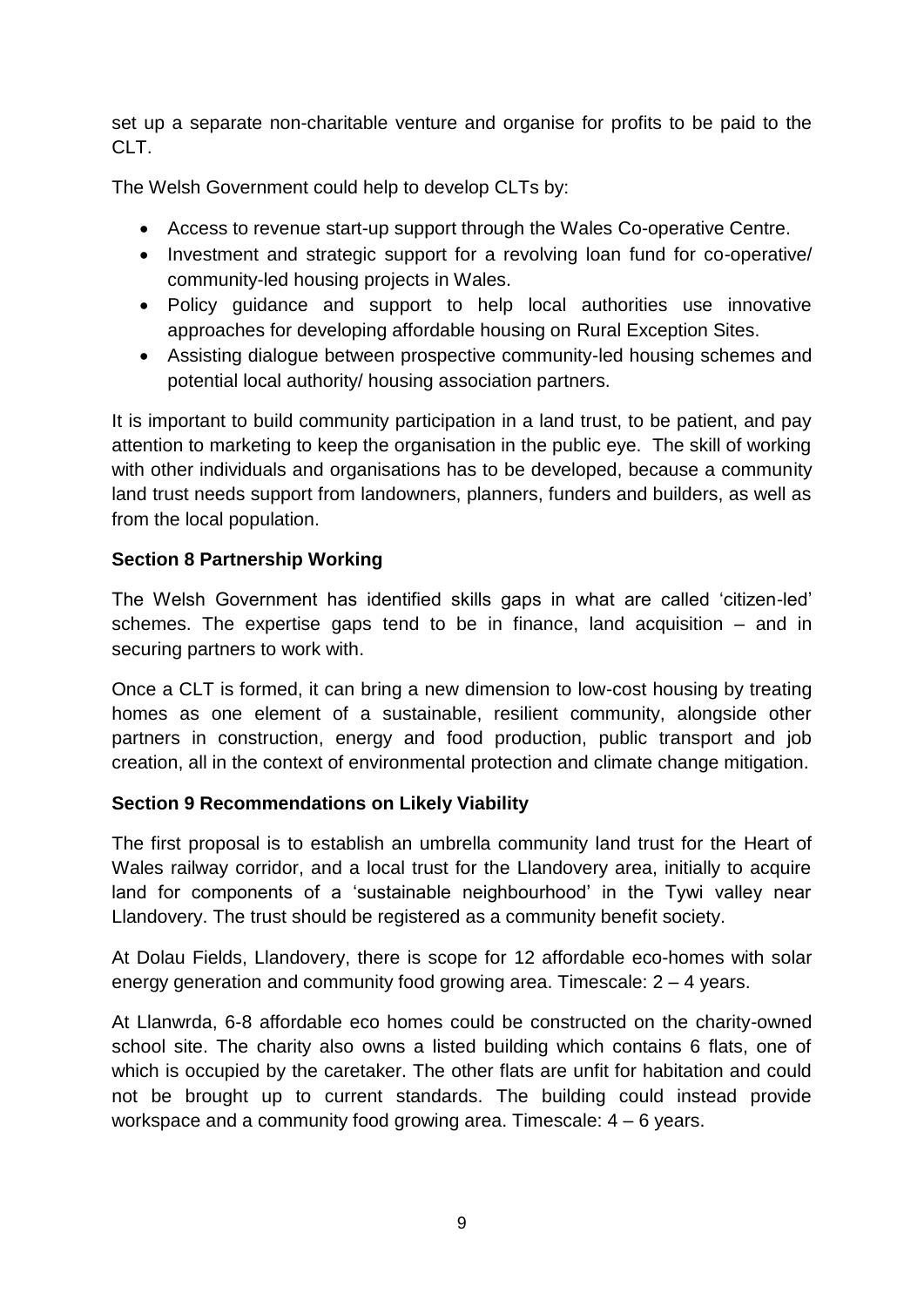There is also a possible larger scale development at Llandovery, incorporating One Planet enterprises and Rural Exception affordable eco housing, with the goal of boosting the local economy through status as a demonstration project of regional significance, leading to work opportunities in education and training, as well as in land-based enterprises. Timescale: 6 – 10 years.

One Planet Development homes are not necessarily 'affordable', meaning they are not an obvious choice for Llandovery households with median and below-median incomes (see 2.6.1). Although OPD homes can be self-built for £10,000 to £50,000, this does not make them affordable housing. Self-builders use their own and unpaid volunteer labour, which if accounted for would raise the costs of homes. Self-builders often come with considerable financial resources and rarely appear to be driven by acute housing need. Wales' One Planet policy, which is not replicated in England, has encouraged OPD proponents to come to rural Wales from England. While this is a continuation of a trend over five decades, it has cultural implications which need to be considered in Welsh Government policies.

# **Section 10 Concise Business Plan**

A public meeting in Llandovery on April 20 2017 revealed concern about keeping homes affordable, enabling young people to remain in the area, and providing good jobs. There was less interest in One Planet Developments, which are not yet a familiar concept to the general public.

Probably the most important task facing Calon Cymru, after establishing a local community land trust and an umbrella community trust, is to develop partnerships with organisations and individuals who can work together to assist communities prepare for the future, in accordance with the Well-being of Future Generations (Wales) Act 2015 and the Environment (Wales) Act 2016.

# **One year**

- 1. To found a local community land trust, with one trustee from Calon Cymru Network, one from Heart of Wales Line Development Company, and others from the Llandovery / Cilycwm / Llanwrda area.
- 2. To collaborate with the Heart of Wales Line Development Company in setting up an umbrella community land trust for the line corridor.
- 3. The community land trusts will decide their own priorities.
- 4. Calon Cymru Network will suggest to the local-area community land trust the construction of 12 low-cost but highly energy efficient homes at the Dolau Fields site, Llandovery. The site has planning permission, which would need to be amended. Price negotiations have not officially started.
- 5. Calon Cymru Network will support the trustees of the Almshouse Charity of Letitia Cornwallis, if they so wish, in arranging the construction of six to eight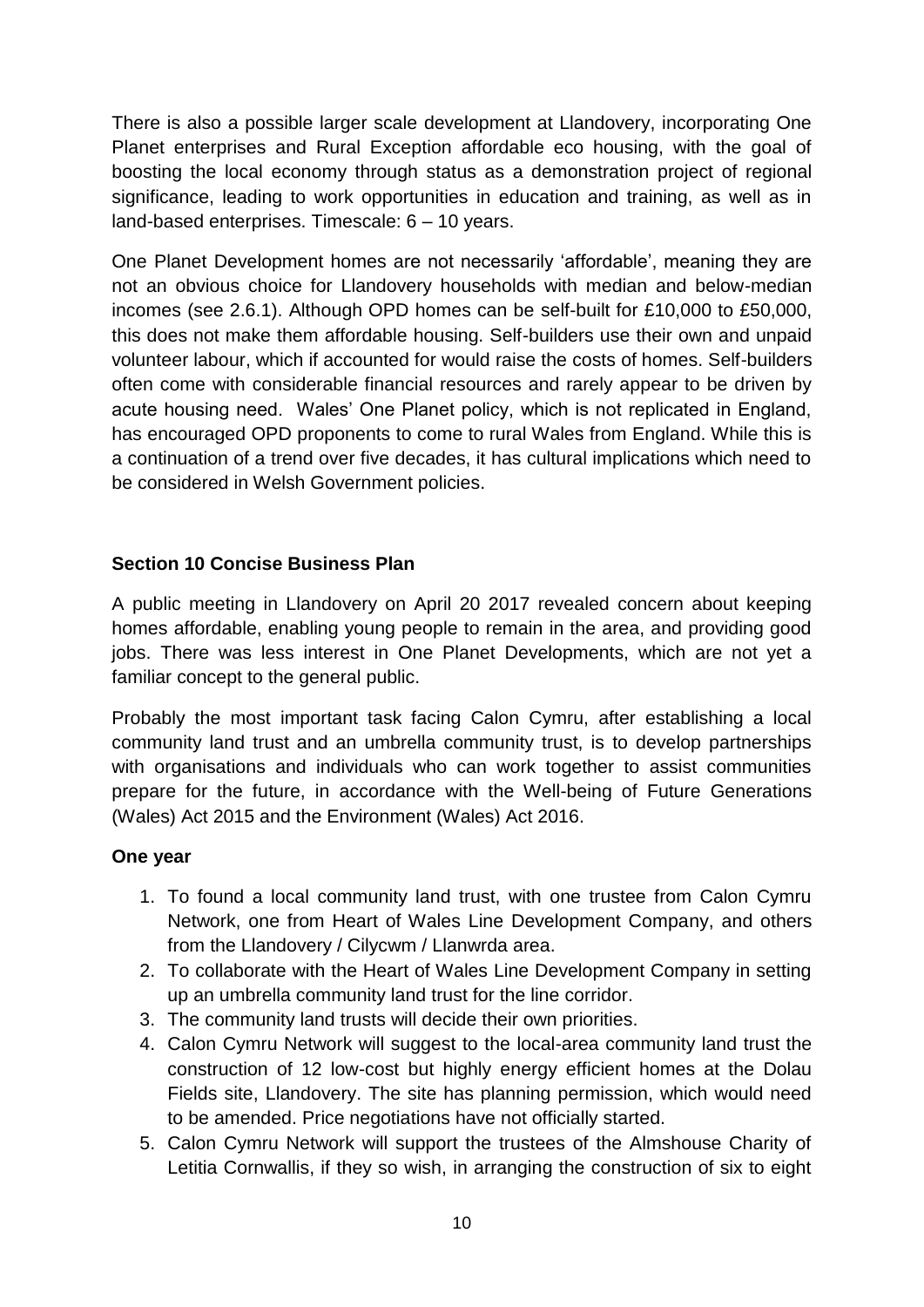energy-generating homes with community orchard/ vegetable garden on the primary school site, and also to gain permission to change the use of the listed building from residential to B1 (business) and D1 (including museums/galleries) and to secure funding to renovate it accordingly.

# **Two to five years**

- 1. To prepare proposals to put to Carmarthenshire County Council for a demonstration low-impact eco-hamlet with One Planet Development smallholdings, live/work homes and an education building on a portion of council-owned farmland close to Llandovery. This land is not currently available, and might remain unavailable for several years.
- 2. To monitor the availability of other potential sites for energy self-sufficient, EPC<sup>1</sup> A+-rated live/work homes, ideally with food production space. Possible sites include (a) opposite the former Ysgol Gyfun Pantycelyn, owned by Carmarthenshire County Council, and (b) Maes y Felin, privately owned. Both feature on the reservoir flood risk map, which is likely to increase the cost of insurance. The site opposite the closed school is likely to have archaeological restrictions.

# **At the end of five to seven years**

- 1. To have assisted the proposed local community land trust in the creation of affordable energy-generating homes.
- 2. To have suggested, to this community land trust, development of at least 18 affordable eco-homes, at least six of which are live/ work homes; two food growing areas, workshop space and a historical interpretation centre.
- 3. Through the umbrella community land trust, to have helped the formation of at least two other local CLTs in the corridor area.
- 4. To have assisted One Planet Development applicants to secure suitable freehold land within five miles, and ideally within two miles, of the Heart of Wales railway.
- 5. To have campaigned successfully for changes in land taxation rules and compulsory purchase regulations, to lower the costs of land acquisition by public authorities and social enterprises, and to reduce the fiscal incentives which privilege land as an investment.

# **Section 11 Financial Projections**

The estimated cost of setting up an umbrella community land trust and the first local community land trust is about £8,275, if the directors and members of Calon Cymru Network continue to provide voluntary professional support.

The project for 12 affordable eco-homes at Dolau Fields has a ball-park cost of £1.5 million including land. This could be reduced to  $£1.1$  million - £1.2 million if novel

<sup>-</sup><sup>1</sup> EPC stands for Energy Performance Certificate.